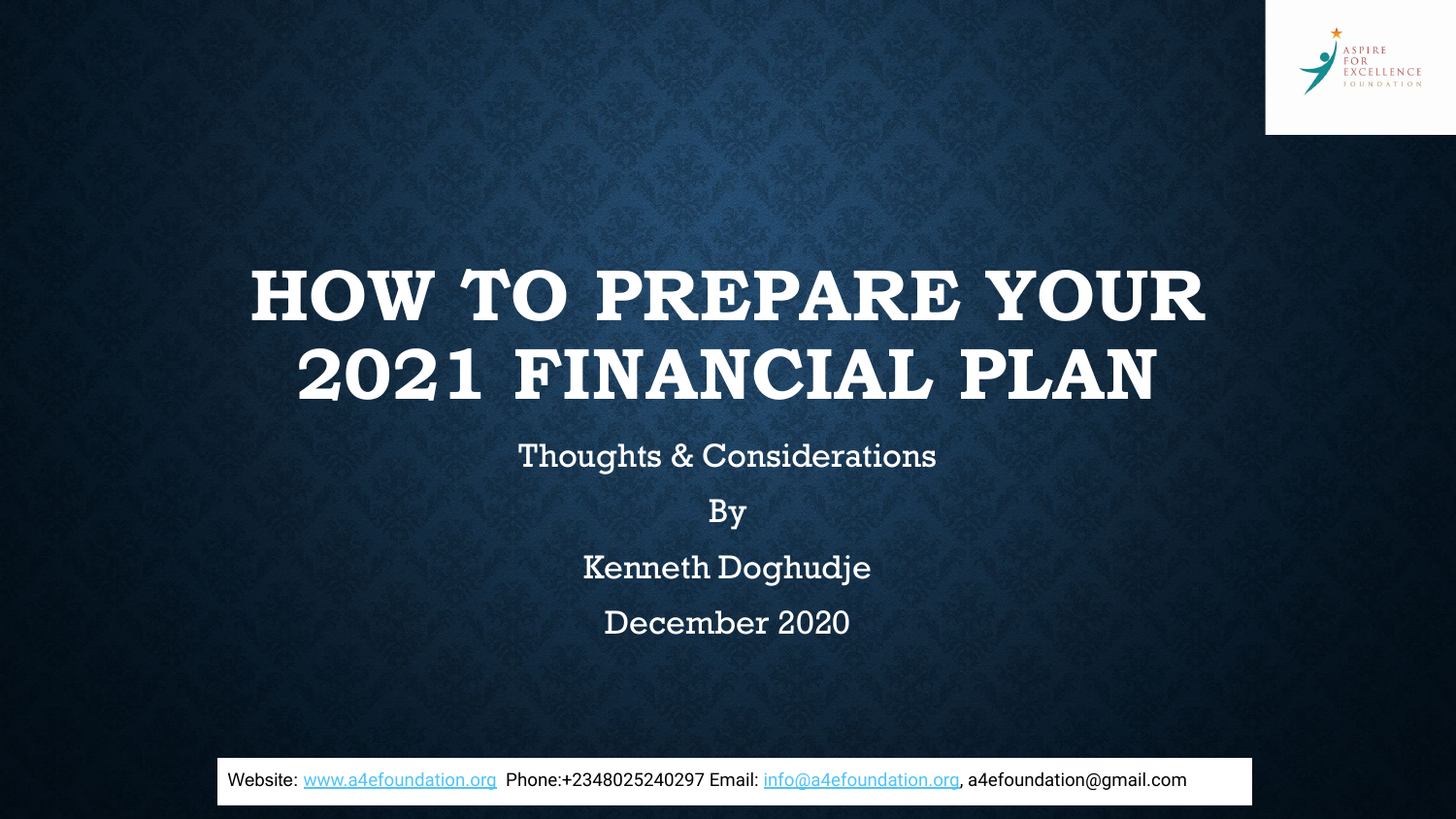

### **WHAT'S A FINANCIAL PLAN?**

- A **financial plan** is a comprehensive picture of your current finances, your **financial** goals and any strategies you've set to achieve those goals.
- Good **financial planning** should include details about your cash flow, savings, debt, investments, insurance and any other elements of your **financial** life.
- Financial planning is the process of outlining how your money, investments and other assets can help you meet your financial goals.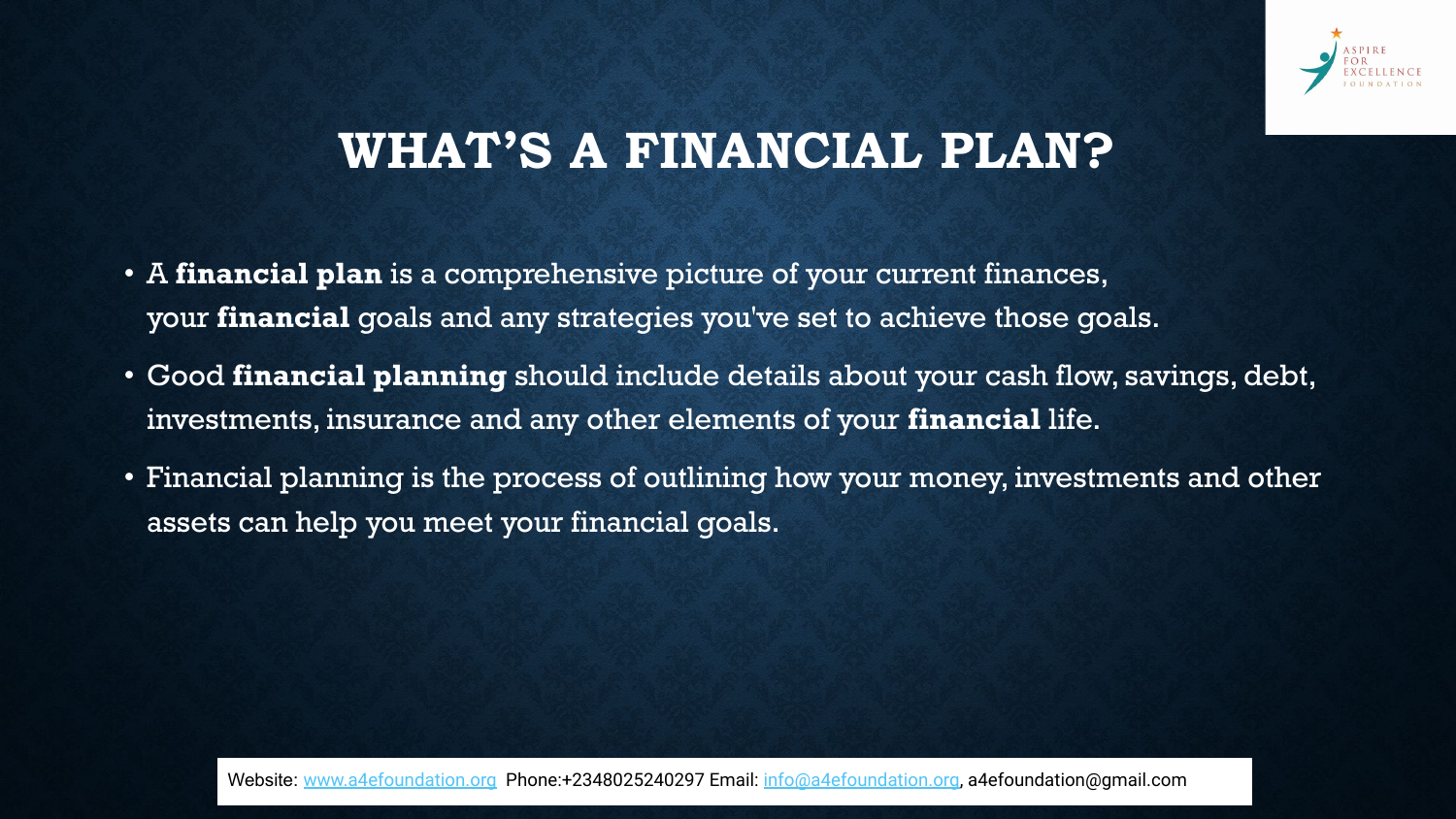

### **WHY IS A FINANCIAL PLAN IMPORTANT?**

- Greater control of your income, expenses and investments
- Helps you to set SMART goals
- Tool for building and managing wealth
- Guide to better decision making
- Life's uncertainties can be overwhelming
- Roadmap to a better financial future
- Improved quality of life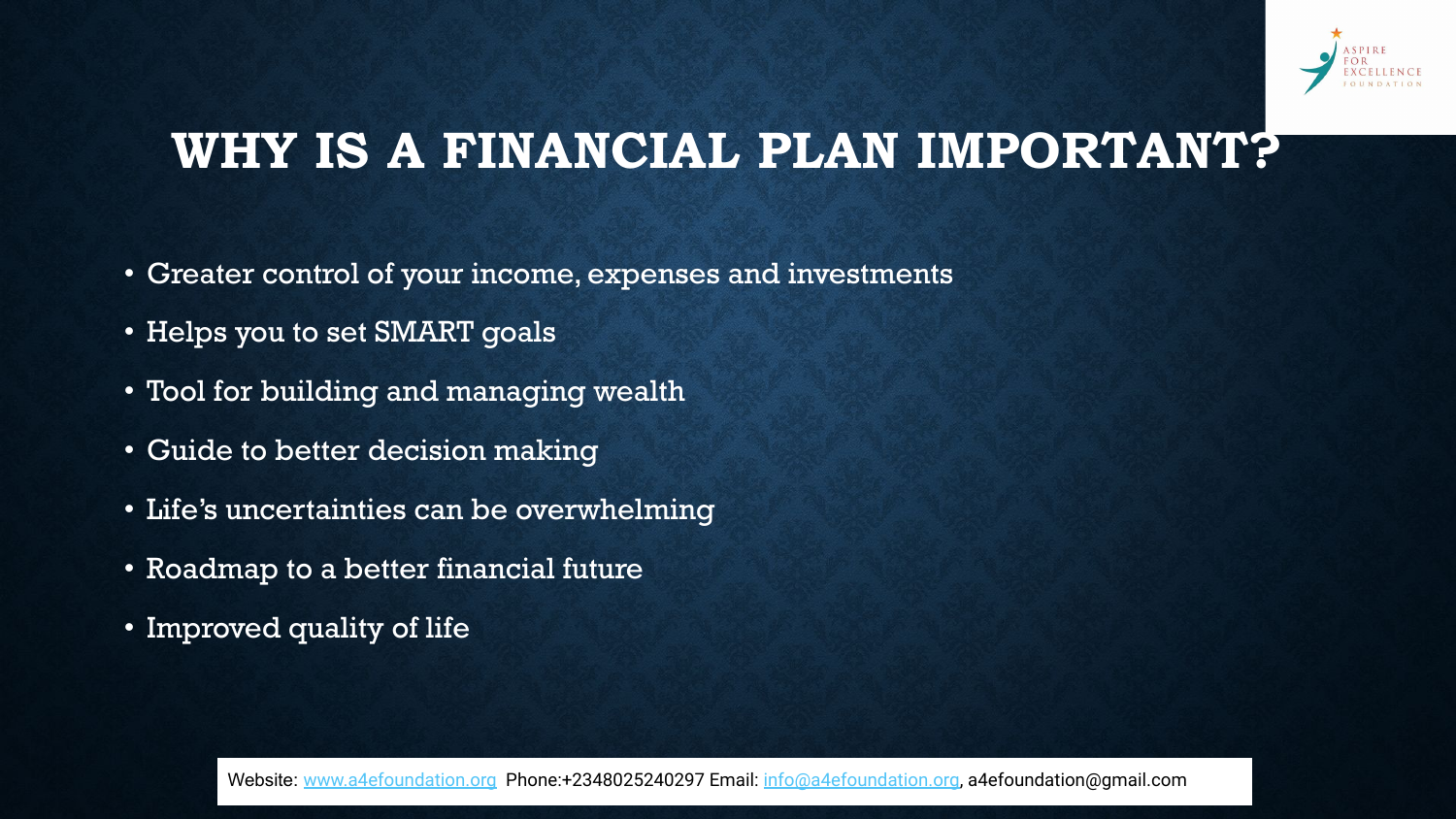

## **HOW DOES ONE GO ABOUT PREPARING A FINANCIAL PLAN?**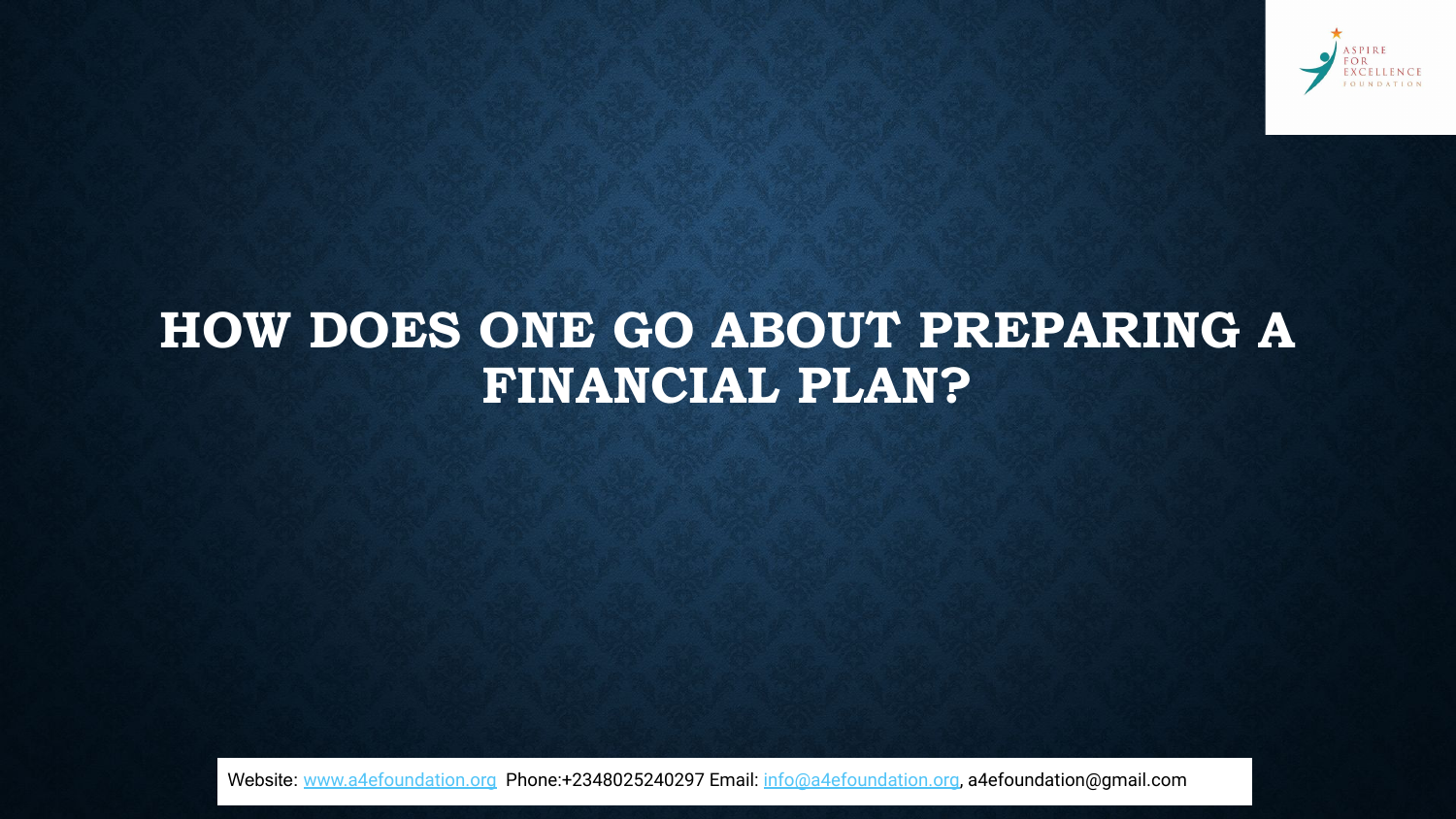

### **START WITH A REVIEW OF THE CURRENT SITUATION…WHERE YOU ARE TODAY FINANCIALLY? WHAT'S YOUR NET WORTH?**

| <b>ASSETS (What You Own)</b>            | <b>Naira</b> | <b>LIABILITIES (What You Owe)</b> | <b>Naira</b> |
|-----------------------------------------|--------------|-----------------------------------|--------------|
|                                         |              |                                   |              |
| Cash in Bank                            | 250,000      | Loans                             | 850,000      |
| Cash in Hand                            | 50,000       | Taxes                             | 220,000      |
| <b>Landed Property</b>                  | 5,000.000    | Rent                              | 1,000,000    |
| <b>Vehicles (Current Value)</b>         | 2,000,000    | <b>Utilities</b>                  | 22,500       |
| Investments                             | 500,000      | <b>Other Liabilities</b>          | 100,000      |
| <b>Pension Account</b>                  | 1,000,000    |                                   |              |
| <b>Stock of Goods</b>                   | 995,000      |                                   |              |
| <b>Outstanding payments</b>             | 100,000      |                                   |              |
| <b>Total Assets</b>                     | 9,895,000    | <b>Total Liabilities</b>          | 2,192,500    |
| <b>Net Worth (Assets – Liabilities)</b> | 7,702,500    |                                   |              |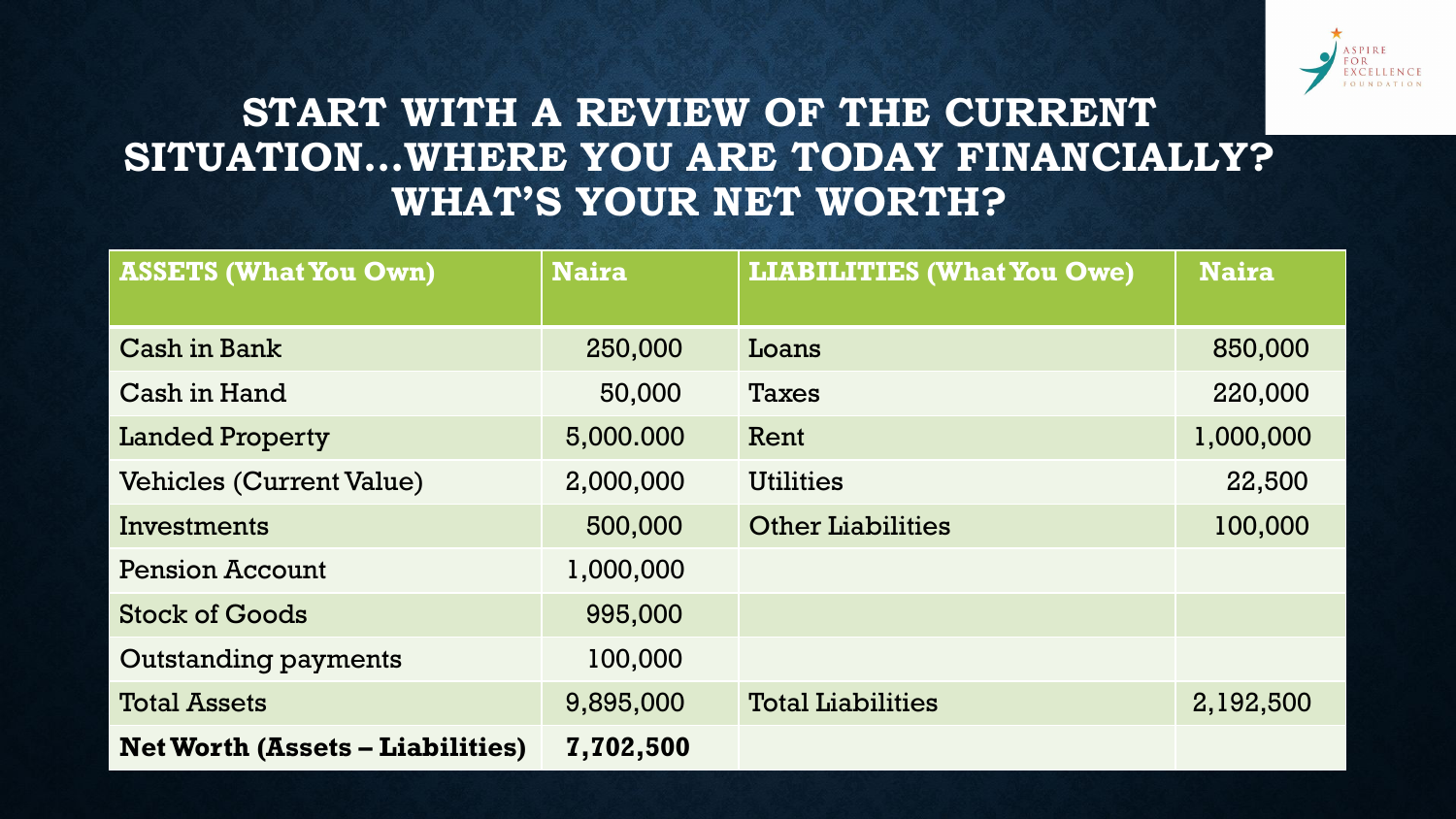

### **YOU ALSO NEED TO KNOW HOW YOUR MONEY HAS BEEN COMING & GOING...MAKE 12-MONTH PROJECTIONS IF YOU DON'T HAVE DETAILS**

| <b>INCOME (Inflows)</b>  | <b>Naira</b> | <b>Expenses (Outflows)</b> | <b>Naira</b> |
|--------------------------|--------------|----------------------------|--------------|
| Salary                   | 2,400,000    | <b>Fuel for Car</b>        | 250,000      |
| Side hustle Income       | 300,000      | <b>Holiday Travel</b>      | 245,000      |
| <b>Cash Gifts</b>        | 100,000      | Telephone & Data           | 135,000      |
| Performance Bonus        | 100,000      | Clothing                   | 225,000      |
| Rental Income            | 200,000      | Entertainment              | 65,000       |
| Investment Income        | 50,000       | Electricity                | 240,000      |
|                          |              | Feeding                    | 600,000      |
|                          |              | House Rent                 | 1,000,000    |
| <b>Total Inflows</b>     | 3,150,000    | <b>Total Outflows</b>      | 2,760,000    |
| <b>Surplus (Deficit)</b> | 390,000      |                            |              |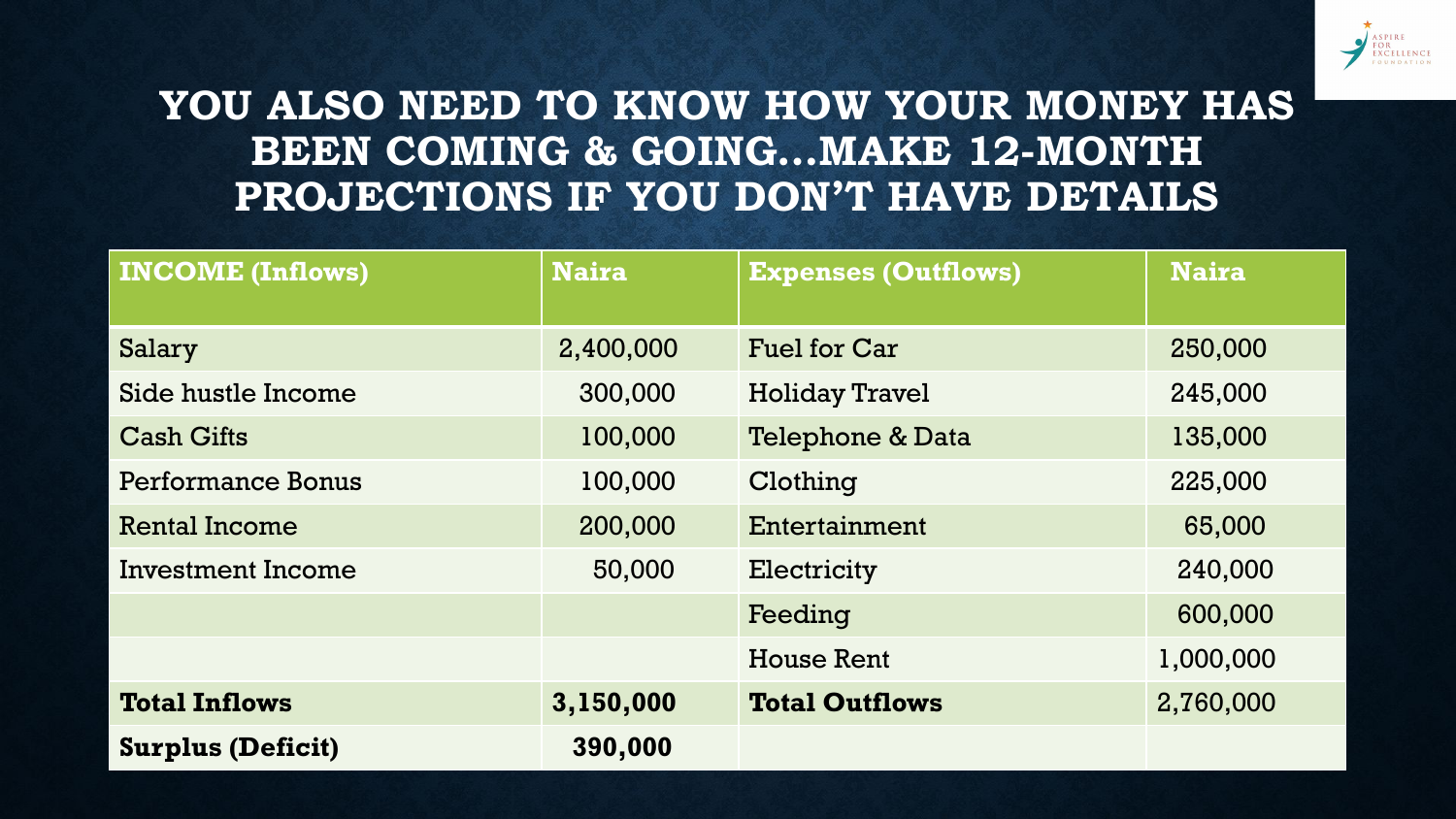

### **ONCE YOUR CURRENT SITUATION IS KNOWN YOU CAN NOW SET S.M.A.R.T GOALS**

#### SHORT TERM (In 12 months time)

- Increase my salary income by 40%
- Payoff all my outstanding loans
- Cancel all holidays to free funds for investment
- Keep N200,000 in my emergency fund
- Invest 25% of my subsequent surplus
- Reduce telephone expenses by 25%

#### LONG TERM (In 5 years tine)

- Triple my salary and side hustle incomes
- Purchase land worth N2 million for my 2<sup>nd</sup> property
- Make provisions of N240,000 annually for my aged parents
- Get married
- A net worth of N25 Million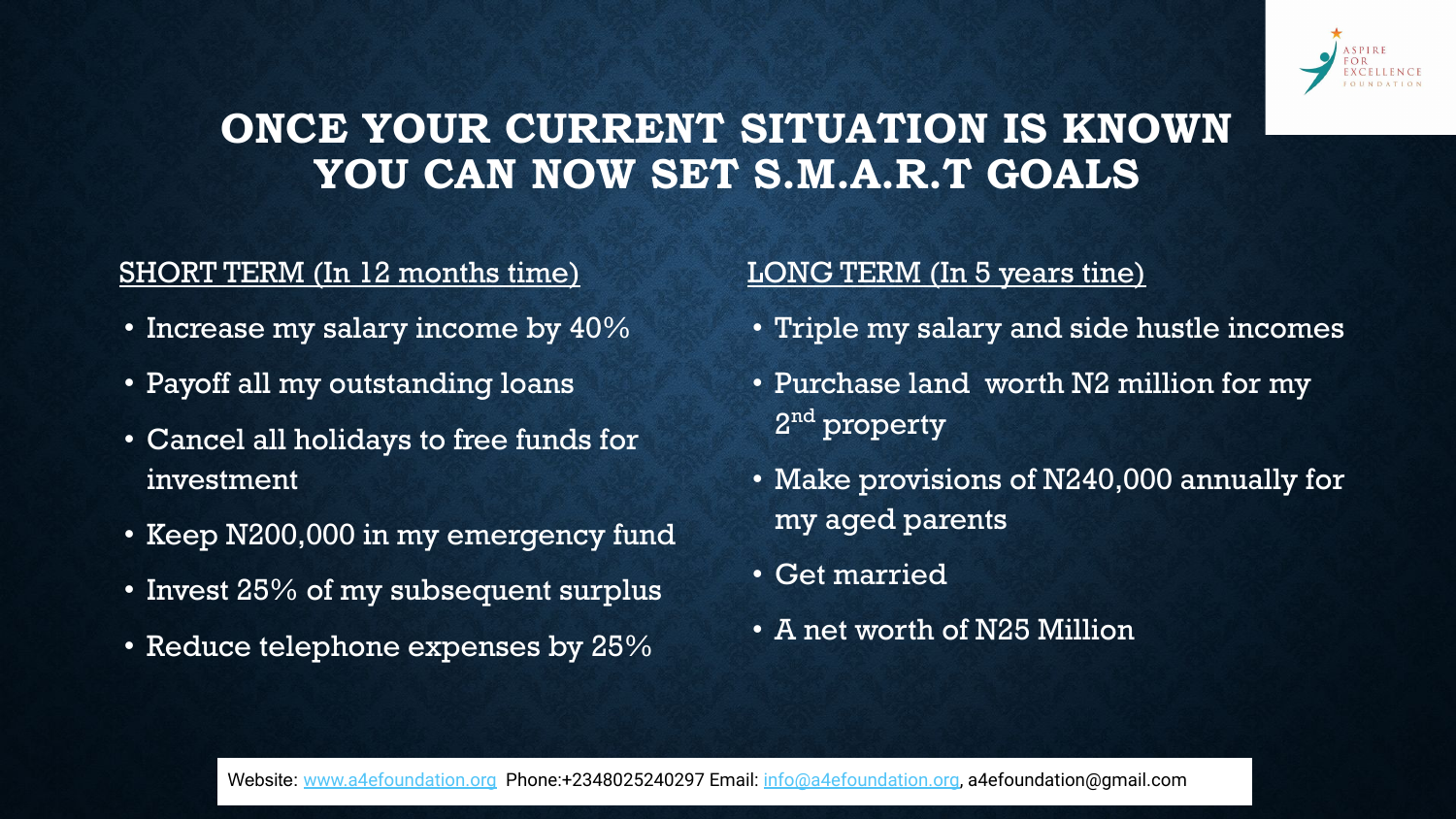

### **EVERY SMART GOAL MUST HAVE A WORKABLE STRATEGY FOR ITS ACCOMPLISHMENT**

Goal: Save N200,000 in my emergency fund by December 2021

#### **Strategy**

1. Give my bank instruction to take N15,000 out of my salary account monthly to my emergency fund account

2. Save 5% of any additional income from my side hustle or cash gifts in my emergency fund

3. Invest 25% of my rental income in a high yield investment that guarantees 20% p.a

Goal: To get married by December 2025 at the very latest

#### **Strategy**

1.Save 50% of all my side hustle income in a high yield savings account

2. Develop additional skill sets to enable me earn at least 50% more in the next 12 months and save 25% of that income

3. Make 20% of my investment income also be included in the high yield savings account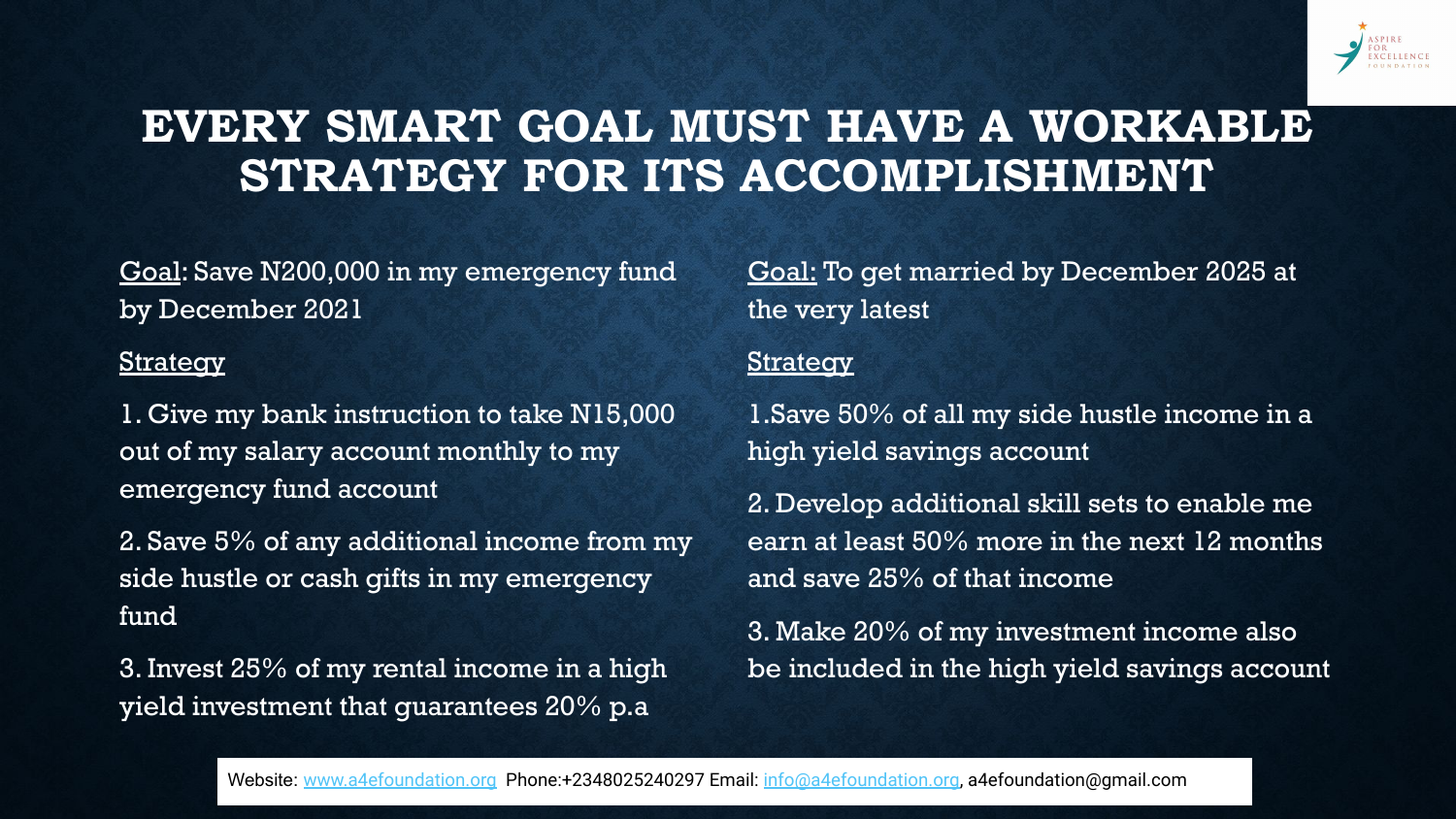

## **CREATE A PLAN TO PAY YOUR DEBTS**

- You can't make huge progress with your short and long-term goals if your interest and repayments are weighing you down. So figure out how to pay what you owe first.
- Start by creating a plan to get rid of your most problematic debts.
- The bottom line is you need to take action and start working towards being debt-free.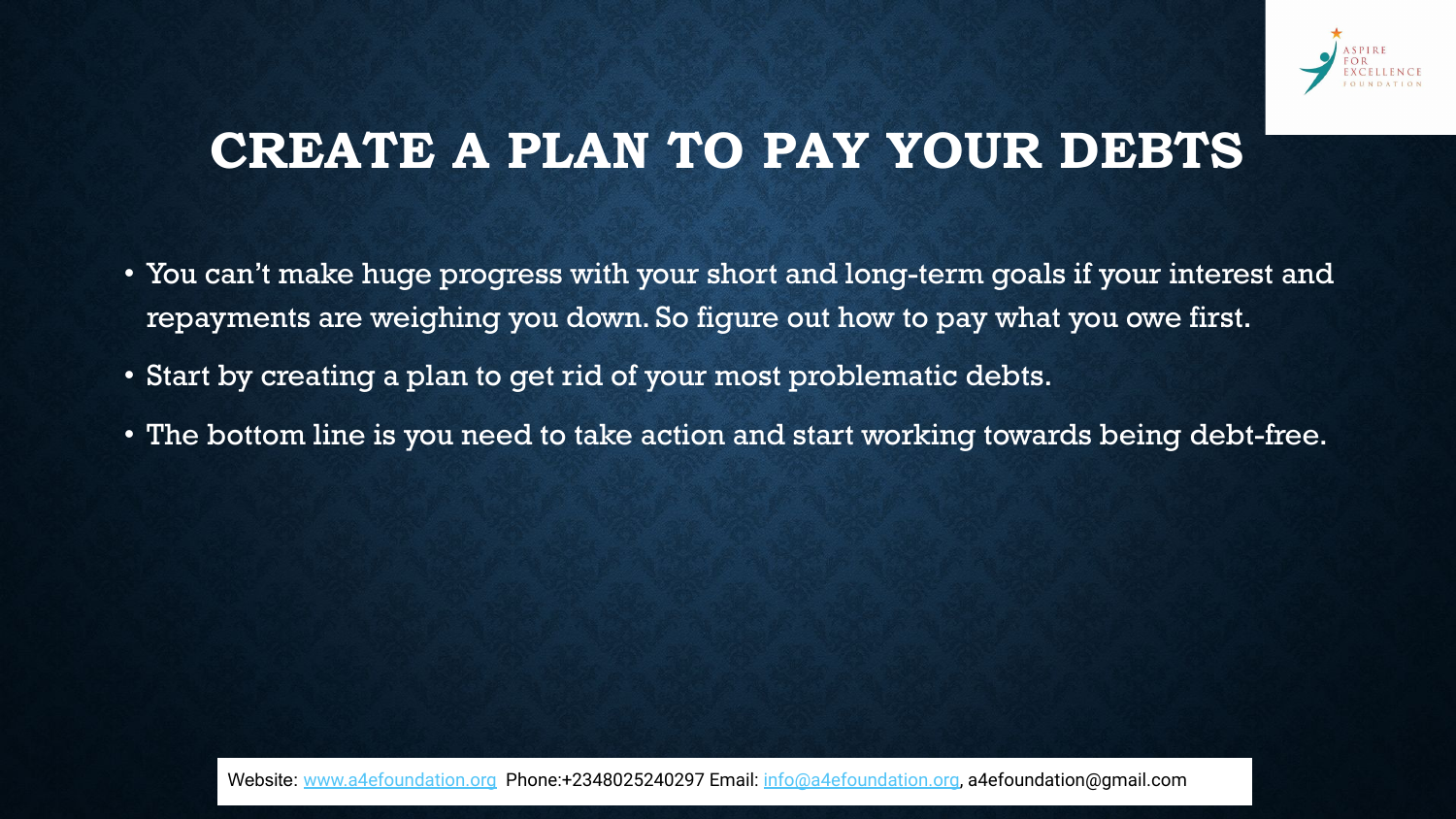

### **ESTABLISH YOUR EMERGENCY FUND**

- An emergency fund is like a financial safety blanket.
- No matter how "prepared" you think you are, there's always a chance that some unexpected cost will come and sweep you off your feet.
- Emergency funds protect you against things like unexpected illness, suddenly losing your job, or even just a bill that you forgot to pay.
- While the exact amount of emergency funding you have depends on you, it should generally cover about 3 to 6 months' worth of your fixed expenses.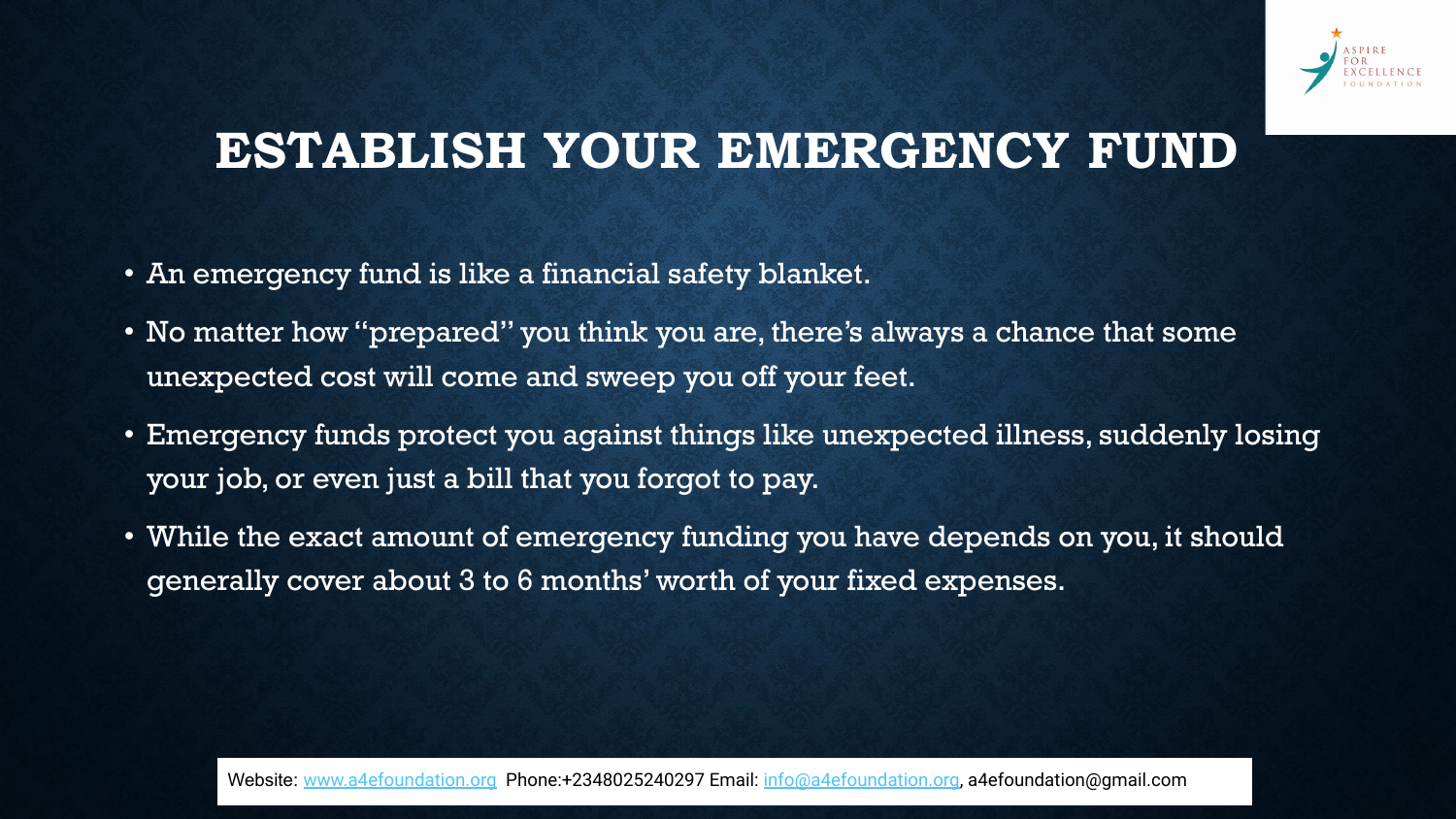

## **START INVESTING**

- The next step is building whatever wealth you already have, so you're prepared for the future. You can begin focusing on your savings and making investments.
- You might have different plans to suit your short-term and long-term goals. For instance, your short-term financial plan might cover the steps you're going to take to build wealth now.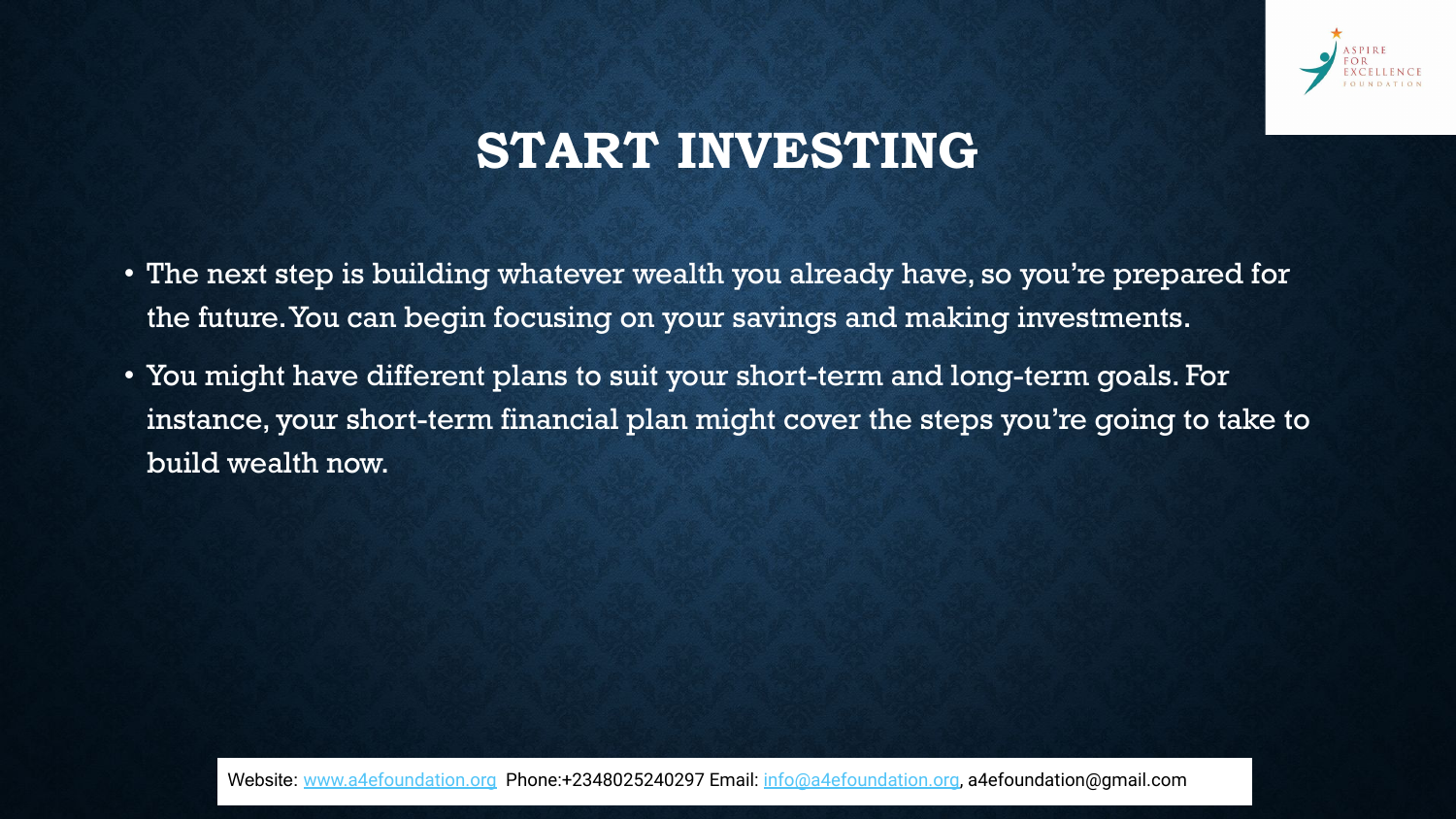

### **KEEP TRACK OF YOUR PLAN**

- The importance of a financial plan is something you can't afford to underestimate.
- The more you know about your current financial situation and where you're headed, the more confident you'll be in your spending.
- However, getting a financial plan example template and building your own strategy is just the first leg of the journey. You also need to commit to actively tracking your progress.
- Check in every three months or so, and make sure you're moving in the right direction. A lot can change in your financial situation within just a few weeks.
- Remember to update your plan when significant events occur in your life too. Having a child, getting married, or purchasing a new home will all create new considerations for you to deal with.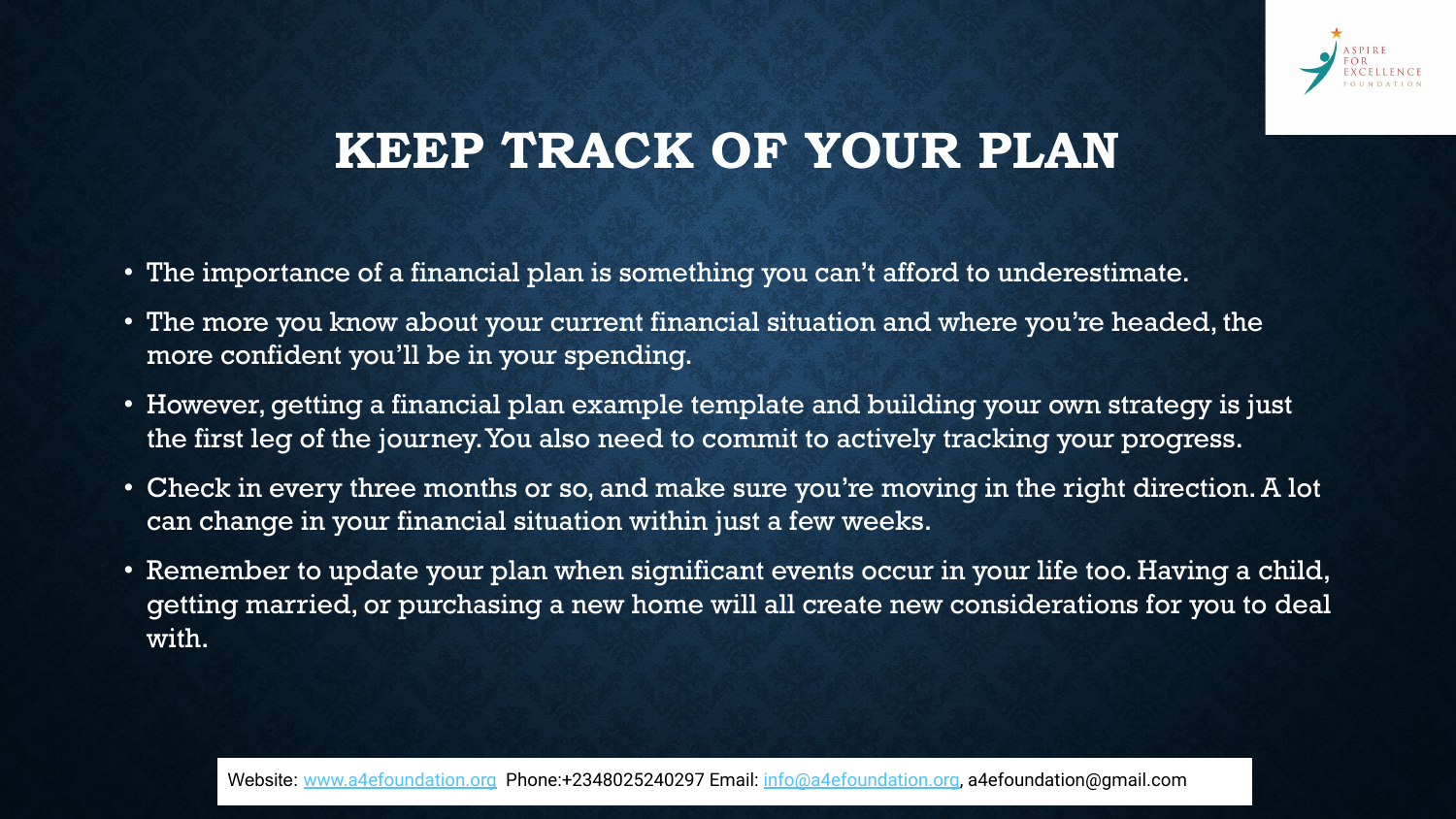

# **TRACK YOUR SPENDING MONTHLY/BUDGET**

| <b>Inflows</b>     | <b>Budgeted</b><br>$(\mathbf{N})$ | <b>Actual (N)</b> | <b>Expenses</b>     | <b>Budgeted</b><br>(N) | <b>Actual (N)</b> |
|--------------------|-----------------------------------|-------------------|---------------------|------------------------|-------------------|
| Salary             | 225,000                           | 185,000           | <b>Fuel for Car</b> | 25,000                 | 35,000            |
| <b>Side Hustle</b> | 100,000                           | 25,000            | Telephone           | 22,500                 | 40,000            |
| <b>Cash Gifts</b>  | 50,000                            | nil               | Feeding             | 50,000                 | 75,000            |
|                    |                                   |                   | Entertainment       | 10,000                 | 2,500             |
|                    |                                   |                   | Internet            | 10,000                 | 10,000            |
| <b>TOTAL</b>       | 375,000                           | 210,000           | <b>TOTAL</b>        | 117,500                | 162,500           |
|                    |                                   |                   |                     |                        |                   |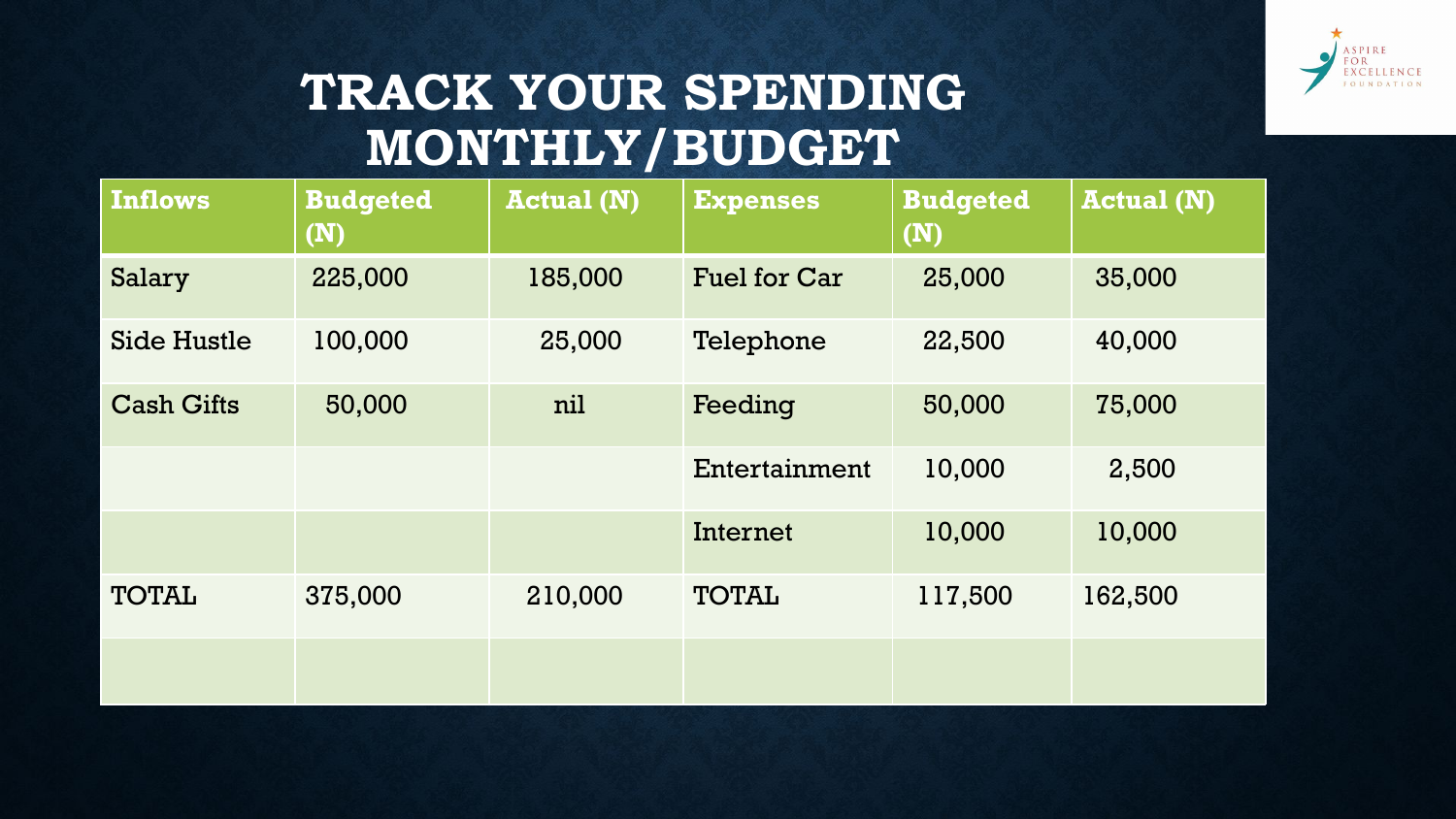

### **THE FINAL WORD**

- There are lots of free resources and apps you can use to create your financial plan. Alternatively you could use excel or sheets of paper. A plan doesn't have to be too fancy
- Financial plans aren't just for people with high income. Anyone can utilize them to identify their goals and create a plan for achieving them.
- If you create a financial plan today, you would be able to work on achieving your life's goals strategically.
- It doesn't matter where you stand. The important thing is that you get to fulfill your ambitions while improving your financial stability.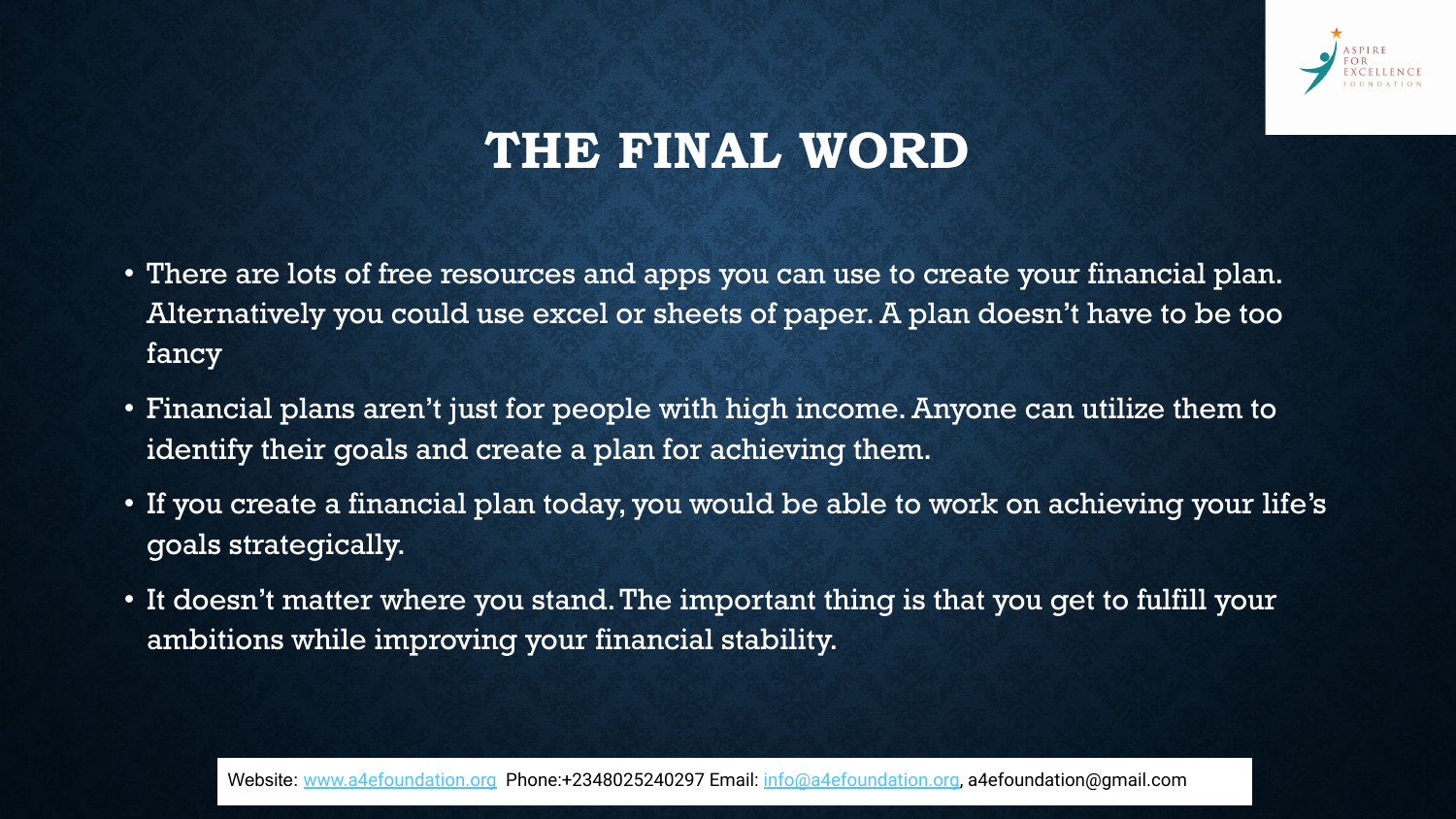

# **QUESTION TIME**